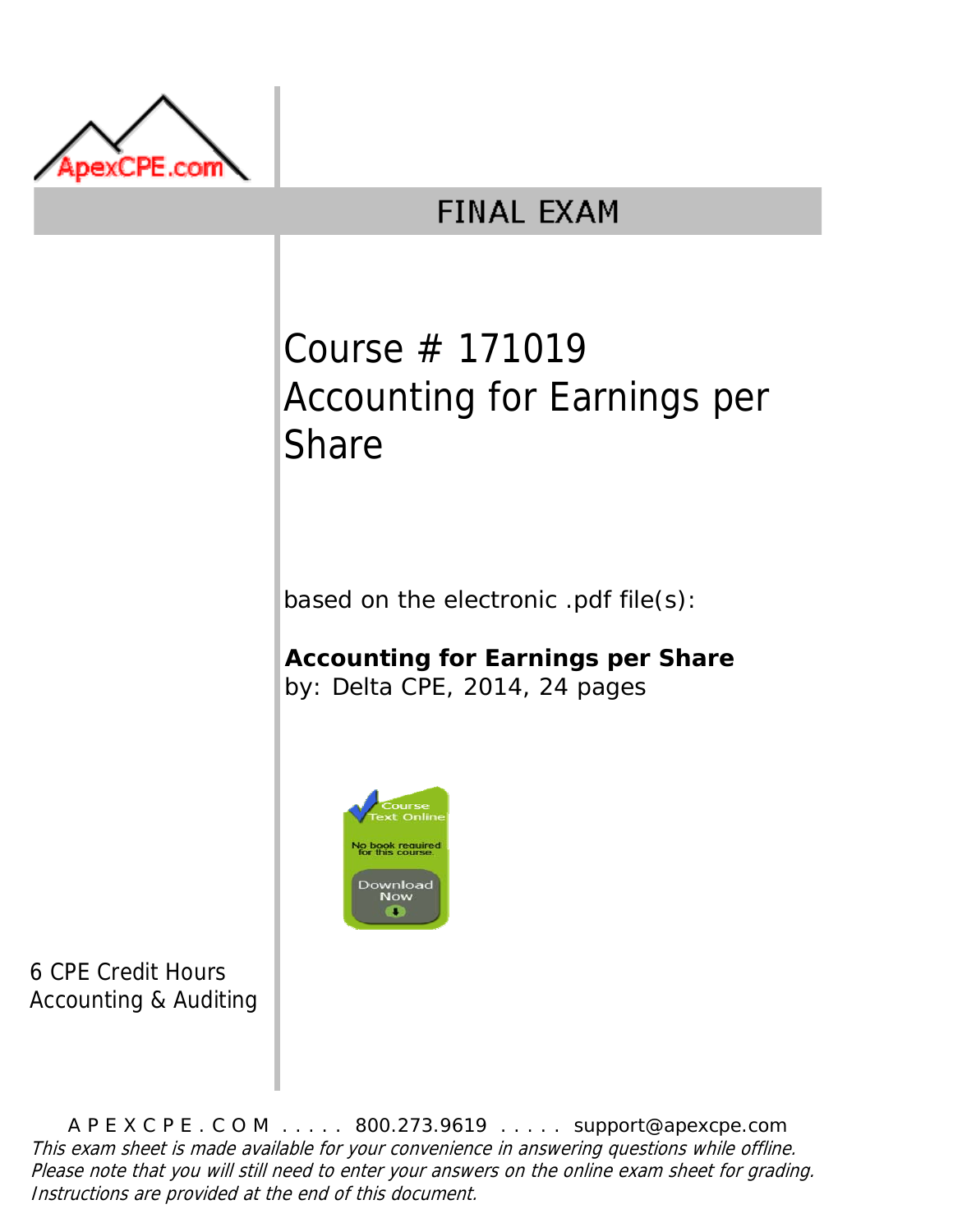## **Chapter 0 - Course Material**

- 1. Due to the importance of earnings per share information, it is required to be reported by all:
	- **Letter** Public companies only

**L\_\_\_\_** Both public and nonpublic companies

**LETTER** Neither public nor nonpublic companies

**Nonpublic companies only** 

2. In computing earnings per share for a simple capital structure, if the preferred stock is cumulative, the amount that should be deducted as an adjustment to the numerator (earnings) is the

Preferred dividends in arrears.

Preferred dividends in arrears times (one minus the income tax rate).

Annual preferred dividend times (one minus the income tax rate).

- **L**\_\_\_\_\_ None of these.
- 3. With respect to the computation of earnings per share, which of the following would be most indicative of a simple capital structure?

Common stock, preferred stock, and convertible debt outstanding.

Common stock, convertible preferred stock, and debt outstanding.

Common stock, preferred stock, and debt outstanding.

- **Common stock, preferred stock, and stock options outstanding.**
- 4. In computing earnings per share, the equivalent number of shares of convertible preferred stock are added as an adjustment to the denominator (number of shares outstanding). If the preferred stock is cumulative, which amount should then be added as an adjustment to the numerator (net earnings)?

**Annual preferred dividend.** 

Annual preferred dividend times (one minus the income tax rate).

**LECT** Annual preferred dividend times the income tax rate.

- Annual preferred dividend divided by the income tax rate.
- 5. On January 31, 2012, Pack, Inc. split its common stock 2 for 1, and Young, Inc. issued a 5% stock dividend. Both companies issued their December 31, 2012 financial statements on March 1, 2012. Should Pack's 2012 basic earnings per share (BEPS) take into consideration the stock split, and should Young's 2012 BEPS take into consideration the stock dividend?
	- **LETT** Only consider Pack's stock split
	- Don't consider either the stock split or the stock dividend
	- **LECONSIDER CONSIDER STOCK SPLIT AND READ CONSIDER STOCK OF STOCK** dividend
	- **L\_\_\_\_** Only consider Young's stock dividend
- 6. On January 1 2012, Kensington Corporation had 25,000 shares of common stock outstanding at a \$5 par value. On March 1, the Corporation sold an additional 50,000 shares on the open market at \$25 per share. The Corporation issued a 20% stock dividend on May 1. On August 1, the Corporation purchased 28,000 shares and immediately retired the stock. On November 1, 40,000 shares were sold for 430 per share. What is the weighted average number of shares outstanding for?

 $\frac{1}{51,667}$ .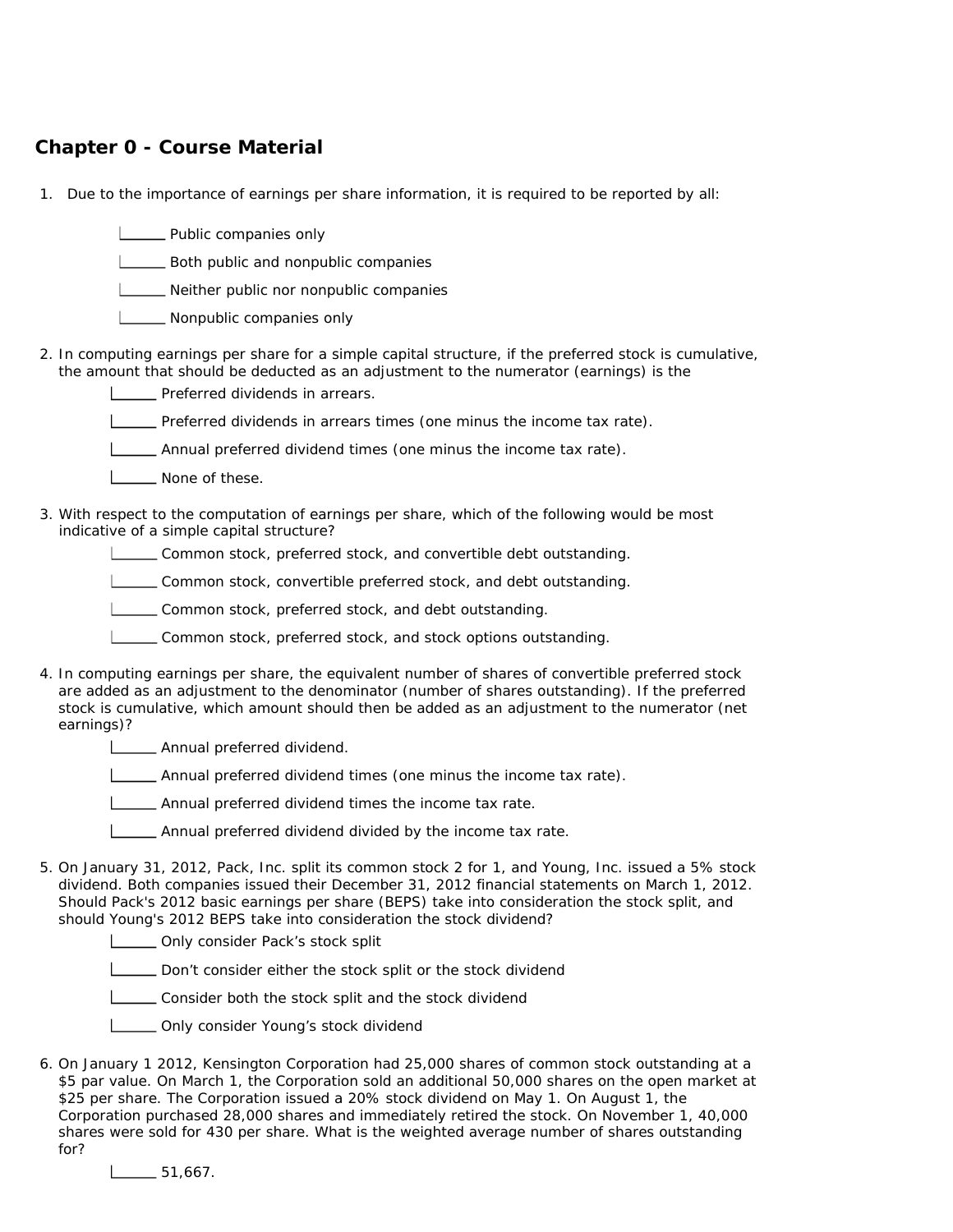$1$  75,000.  $1 - 71,667$ .  $1 - 102,000$ .

7. In computations of weighted average of shares outstanding, when a stock dividend or stock split occurs, the additional shares are

Weighted by the number of days outstanding.

Weighted by the number of months outstanding.

Considered outstanding at the end of the year.

- Considered outstanding at the beginning of the year.
- 8. At December 31, 2012, Meyer Company had 500,000 shares of common stock issued and outstanding, 400,000 of which had been issued and outstanding throughout the year and 100,000 of which were issued on October 1, 2012. Net income for the year ended December 31, 2012, was \$510,000. What should be Meyer's 2012 earnings per common share, rounded to the nearest penny?
	- $\frac{1}{51.02}$ .  $\frac{1}{1}$  \$1.27.  $\frac{1}{31.20}$ .  $L_{2}$ \$1.13.
- 9. Jett Corp. had 600,000 shares of common stock outstanding on January 1, issued 900,000 shares on July 1, and had income applicable to common stock of \$1,260,000 for the year ending December 31, 2012. Earnings per share of common stock for 2012 would be
	- $\frac{1}{2}$ \$2.10.  $\frac{1}{1}$  \$1.00.  $\frac{1}{1}$ \$1.20.  $\frac{1}{1}$  \$1.40.
- 10. At December 31, 2012, Marshall Company had 500,000 shares of common stock issued and outstanding, 400,000 of which had been issued and outstanding throughout the year and 100,000 of which were issued on October 1, 2012. Net income for the year ended December 31, 2012, was \$765,000. What should be Marshall's 2012 earnings per common share, rounded to the nearest penny?
	- $L_{2}$ \$1.53.  $\frac{1}{1}$ \$1.90.  $\frac{1}{1}$ \$1.80.  $1 \quad - 1.70.$
- 11. Loeb Co. had 600,000 shares of common stock outstanding on January 1, issued 84,000 shares on May 1, purchased 42,000 shares of treasury stock on September 1, and issued 36,000 shares on November 1. The weighted average shares outstanding for the year is

| 634,000. |
|----------|
| 648,000. |
| 662,000. |
| 676,000. |

12. When computing diluted earnings per share, convertible bonds are

Letter Lignored.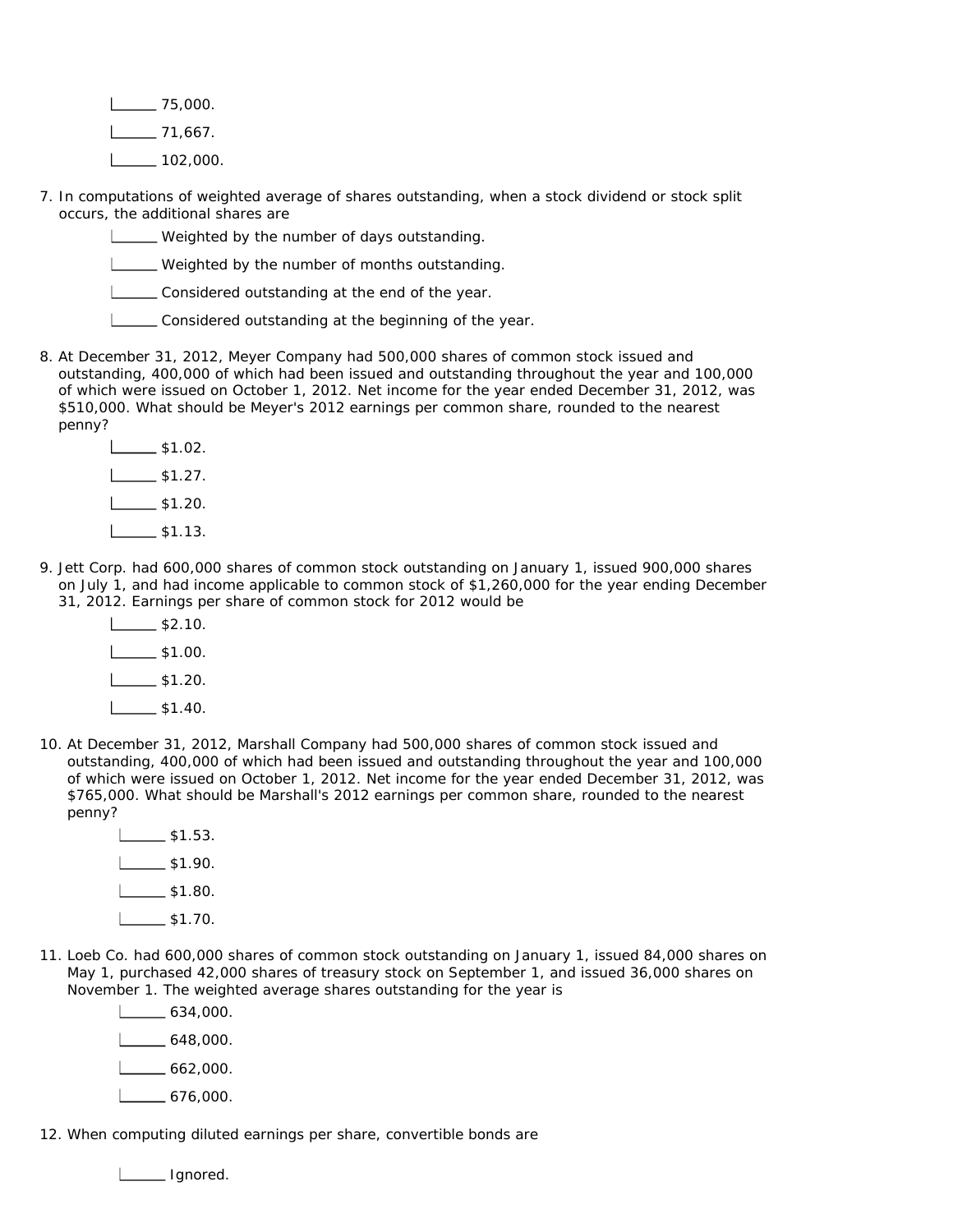Assumed converted whether they are dilutive or antidilutive.

Assumed converted only if they are antidilutive.

**L\_\_\_ Assumed converted only if they are dilutive.** 

13. Dilutive convertible securities must be used in the computation of

**Letter** Basic earnings per share only.

Diluted earnings per share only.

Diluted and basic earnings per share.

The weighted average number of preferred shares outstanding.

14. What effect will the acquisition of treasury stock have on stockholders' equity and earnings per share, respectively?

**LETT** Decrease and no effect

Increase and no effect

**Lecrease and increase** 

**IDEE** Increase and decrease

15. In the case of stock options, \_\_\_\_\_\_\_\_\_\_\_\_\_\_\_\_\_\_\_\_\_\_\_\_\_\_ must be used in determining diluted earnings per share.

**LECTR** The if-converted method.

**LETTIME:** The option expensing method.

**The treasury stock method.** 

- **L\_\_\_\_** The compensation method.
- 16. In the diluted earnings per share computation, the treasury stock method is used for options and warrants to reflect assumed reacquisition of common stock at the average market price during the period. If the exercise price of the options or warrants exceeds the average market price, the computation would

Fairly present diluted earnings per share on a prospective basis.

Fairly present the maximum potential dilution of diluted earnings per share on a prospective basis.

Reflect the excess of the number of shares assumed issued over the number of shares assumed reacquired as the potential dilution of earnings per share. I \_\_\_\_ Be antidilutive.

- 17. Under the treasury stock method, the diluted earnings per share (DEPS) calculation is based on the assumptions that call options and warrants issued by the reporting entity and outstanding for the entire year were exercised at the
	- End of the period and that the funds obtained thereby were used to purchase common stock at the average market price during the period.
	- **Beginning of the period and that the funds obtained thereby were used to purchase** common stock at the average market price during the period.

End of the period and that the funds obtained thereby were used to purchase common stock at the current market price in effect at the end of the period.

- Beginning of the period and that the funds obtained thereby were used to purchase common stock at the current market price in effect at the end of the period.
- 18. Assume there are two dilutive convertible securities. The one that should be used first to recalculate earnings per share is the security with the
	- Greater earnings adjustment.

Greater earnings adjustment per share adjustment.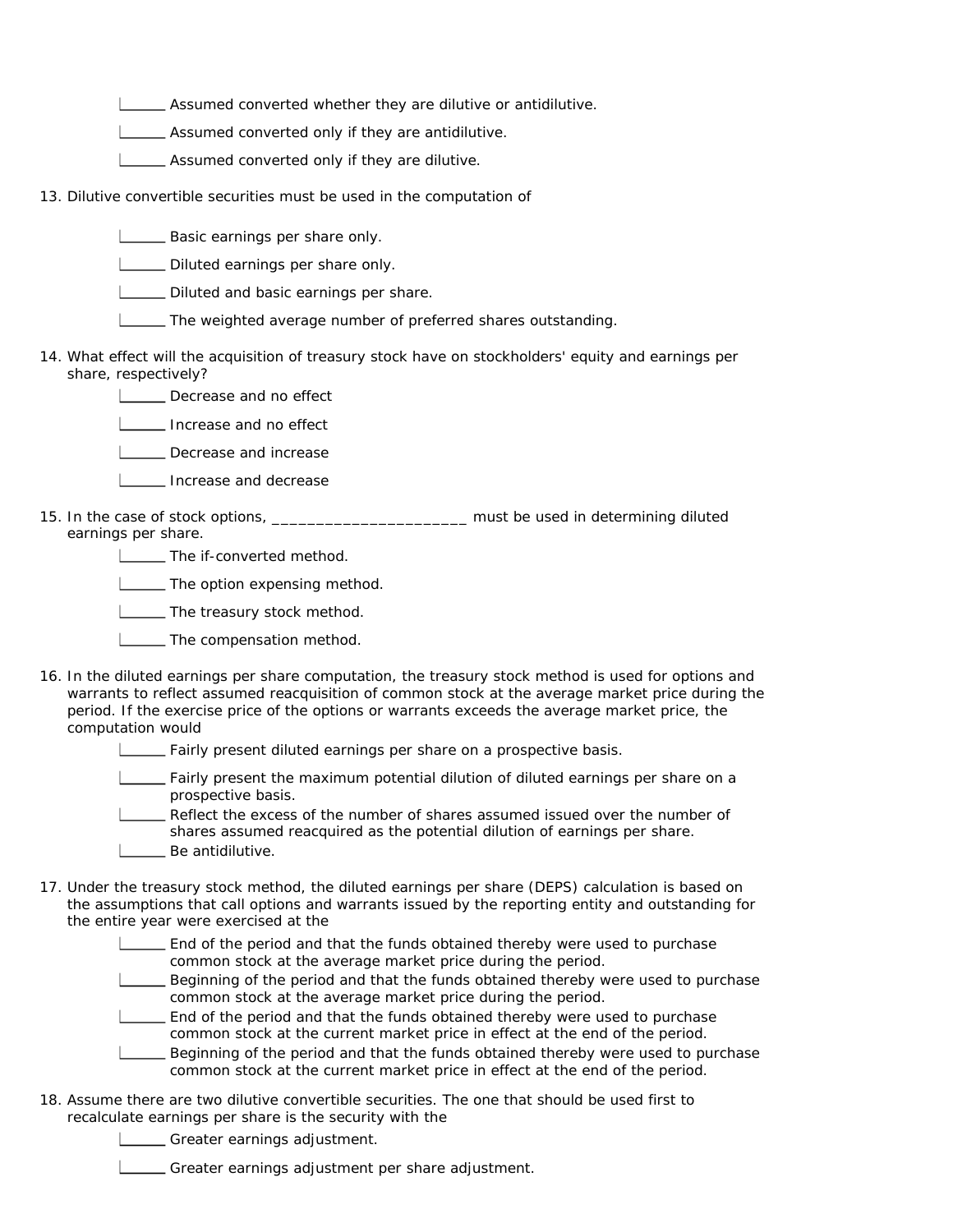Smaller earnings adjustment.

Smaller earnings adjustment per share adjustment.

- 19. When computing diluted earnings per share, convertible securities are
	- Ignored.

**LECOGNIZED CONV** if they are dilutive.

**LECOGNIZED CONV** if they are antidilutive.

Recognized whether they are dilutive or antidilutive.

- 20. The if-converted method of computing earnings per share data assumes conversion of convertible securities as of the
	- Beginning of the earliest period reported (or at time of issuance, if later).
	- Beginning of the earliest period reported (regardless of time of issuance).

Middle of the earliest period reported (regardless of time of issuance).

- Ending of the earliest period reported (regardless of time of issuance).
- 21. On January 2, 2012, Dane Co. issued at par \$300,000 of 9% convertible bonds. Each \$1,000 bond is convertible into 30 shares. No bonds were converted during 2012. Dane had 50,000 shares of common stock outstanding during 2012. Dane's 2012 net income was \$160,000 and the income tax rate was 30%. Dane's diluted earnings per share for 2012 would be (rounded to the nearest penny)
	- $\frac{1}{2}$  \$2.71.  $L_{2}$ \$3.03.  $\frac{1}{3}$ \$3.20.  $\frac{1}{3}$ \$3.58.
- 22. On January 2, 2012, Worth Co. issued at par \$2,000,000 of 7% convertible bonds. Each \$1,000 bond is convertible into 10 shares of common stock. No bonds were converted during 2012. Worth had 200,000 shares of common stock outstanding during 2011. Worth's 2012 net income was \$600,000 and the income tax rate was 30%. Worth's diluted earnings per share for 2012 would be (rounded to the nearest penny):
	- $\frac{1}{3.49}$ .  $1 \_$ \$3.00.  $\frac{1}{3}$ \$3.17.  $L_{33.36.}$

23. Which one of the following statement is NOT true regarding earnings per share?

In computing earnings per share, all antidilutive securities should be ignored.

- In computing earnings per share, the aggregate of all dilutive securities must be considered.
- A security is considered to be antidilutive if its inclusion does not cause earnings per share to go up.

A convertible security is antidilutive if the exercise of the convertible bond or

preferred stock causes an increase in the earnings per share computation compared to that derived before the assumed conversion.

- 24. Warrants exercisable at \$20 each to obtain 50,000 shares of common stock were outstanding during a period when the average market price of the common stock was \$25. Application of the treasury stock method for the assumed exercise of these warrants in computing diluted earnings per share will increase the weighted average number of outstanding shares by
	- $\frac{1}{50,000}$ .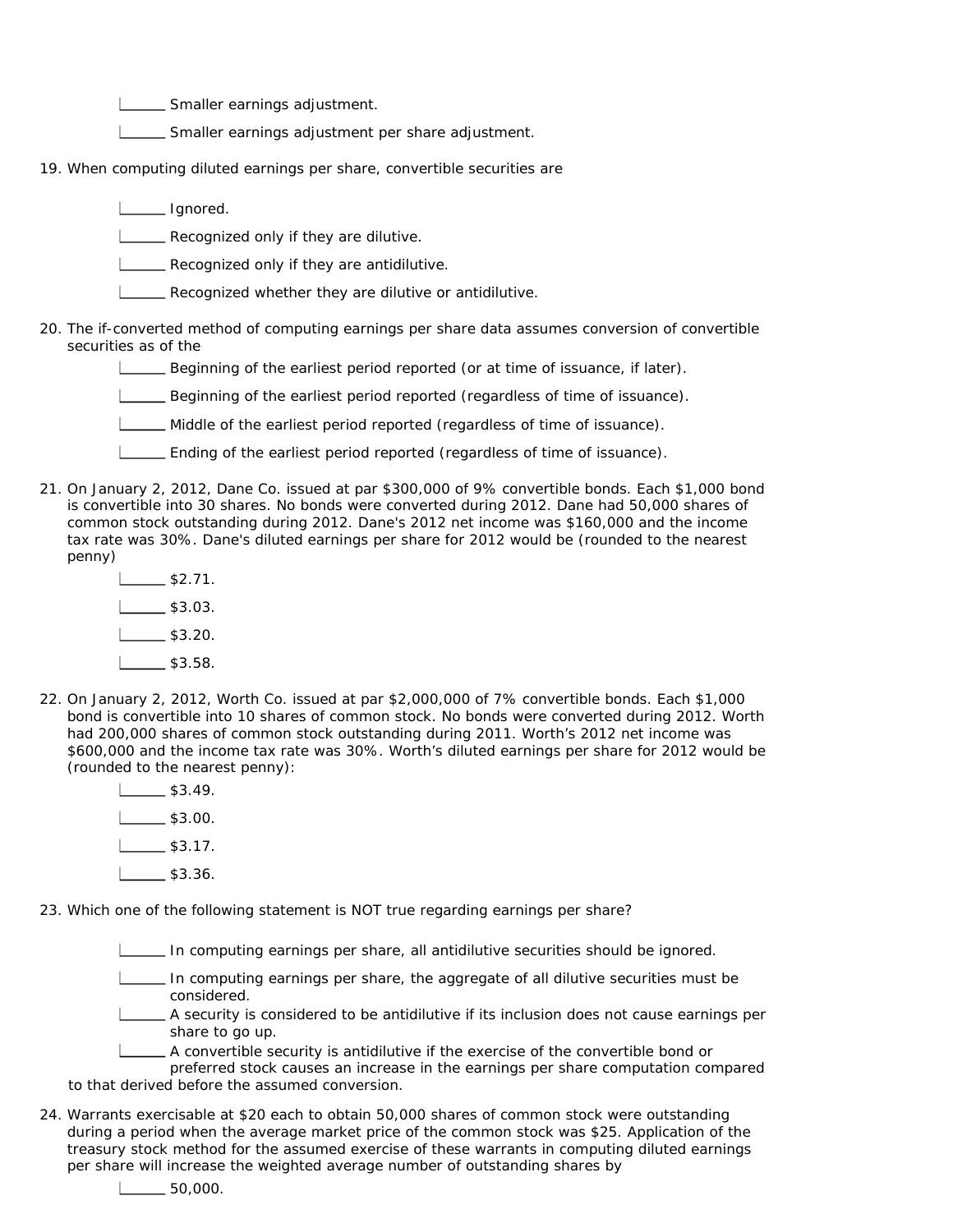| 40,000. |
|---------|
| 10,000. |
| 12,500. |

25. Antidilutive securities

Should be included in the computation of diluted earnings per share but not basic earnings per share.

Are those whose inclusion in earnings per share computations would cause basic earnings per share to exceed diluted earnings per share.

- Include stock options and warrants whose exercise price is less than the average market price of common stock.
- Should be ignored in all earnings per share calculations.
- 26. Angelo Co. had 800,000 shares of common stock outstanding on January 1, issued 112,000 shares on May 1, purchased 56,000 shares of treasury stock on September 1, and issued 48,000 shares on November 1. The weighted average shares outstanding for the year is
	- $-845,333.$  $\frac{1}{1}$  864,000.  $\frac{1}{1}$  882,667. 901,333.
- 27. If the exercise price of the warrant is lower than the market price of the stock,

**Letter Antidilution occurs.** 

**LECTE** Dilution occurs.

- **LEPS** increases.
- **LEPS** does not change.
- 28. A stock option will be antidilutive
	- If the underlying market price of the stock is that can be purchased less than the exercise price of the option.
	- If the underlying market price of the stock that can be purchased is greater than the exercise price of the option.
	- If the underlying market price of the stock is equal to the exercise price of the option.
	- If the underlying market price of the stock is positive.

29. Which of the following items is NOT included in EPS disclosures?

**Impact of preferred dividends.** 

Degree of operating leverage

- **Information on capital structure.**
- **Number of shares converted.**
- 30. A reconciliation between pro forma and U.S. GAAP EPS information is required by the

**LETTE:** SEC Regulation G

L<sub>FASB</sub>

\_\_\_\_\_\_\_\_\_\_\_\_\_\_.

AICPA